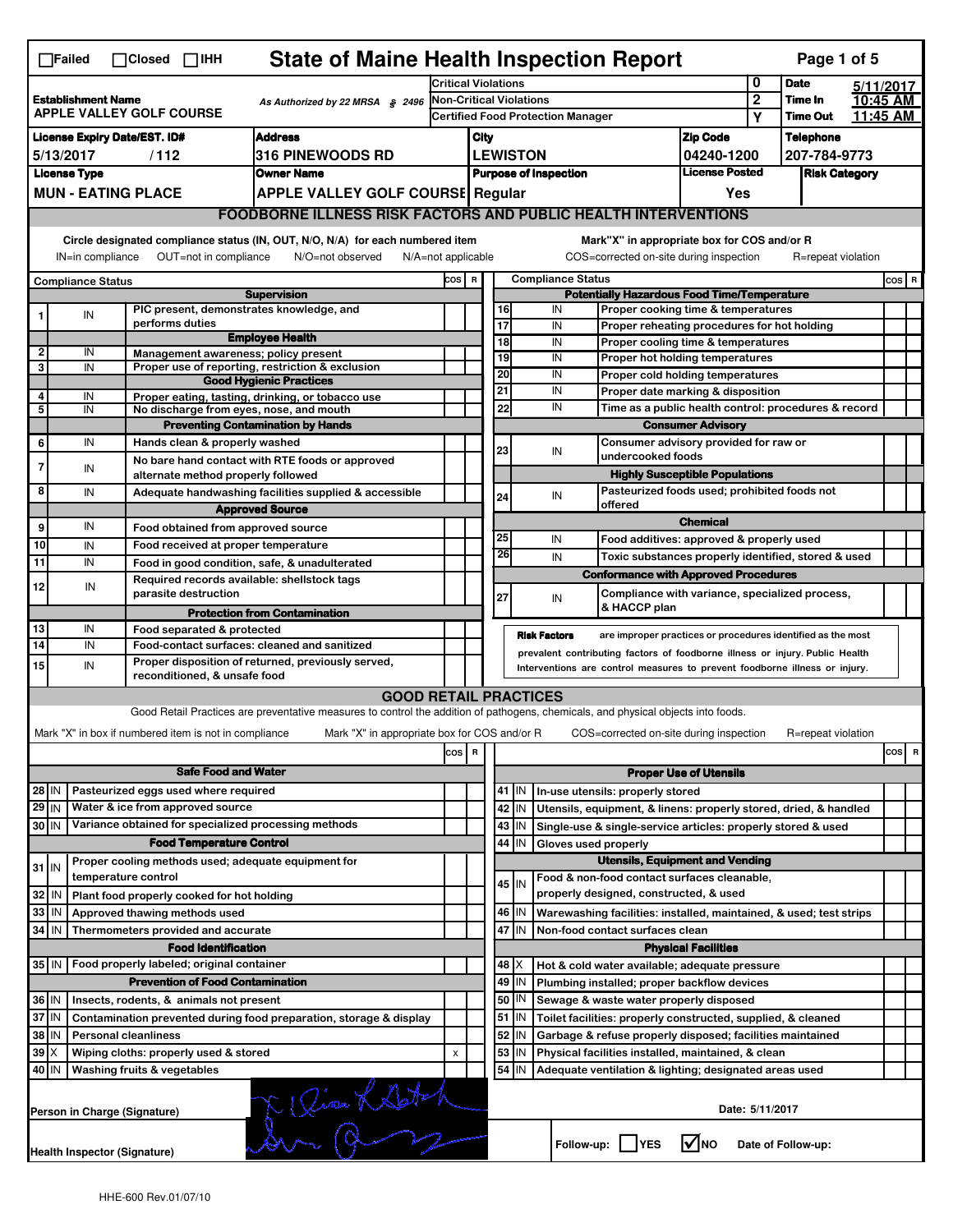|                                                       | Page 2 of 5                               |                                 |              |                               |                                  |
|-------------------------------------------------------|-------------------------------------------|---------------------------------|--------------|-------------------------------|----------------------------------|
| <b>Establishment Name</b><br>APPLE VALLEY GOLF COURSE | As Authorized by 22 MRSA                  | 5/11/2017<br>Date               |              |                               |                                  |
| License Expiry Date/EST. ID#<br>5/13/2017<br>/112     | <b>Address</b><br><b>316 PINEWOODS RD</b> | City / State<br><b>LEWISTON</b> | /ME          | <b>Zip Code</b><br>04240-1200 | <b>Telephone</b><br>207-784-9773 |
|                                                       |                                           | <b>Temperature Observations</b> |              |                               |                                  |
| Location                                              | <b>Temperature</b>                        |                                 | <b>Notes</b> |                               |                                  |
| chicken salad                                         | 38                                        |                                 |              |                               |                                  |
| hot water                                             | $110+$                                    |                                 |              |                               |                                  |
| cooler                                                | 39                                        |                                 |              |                               |                                  |
| cooler                                                | 38                                        |                                 |              |                               |                                  |



**Health Inspector (Signature)** 



**Date: 5/11/2017**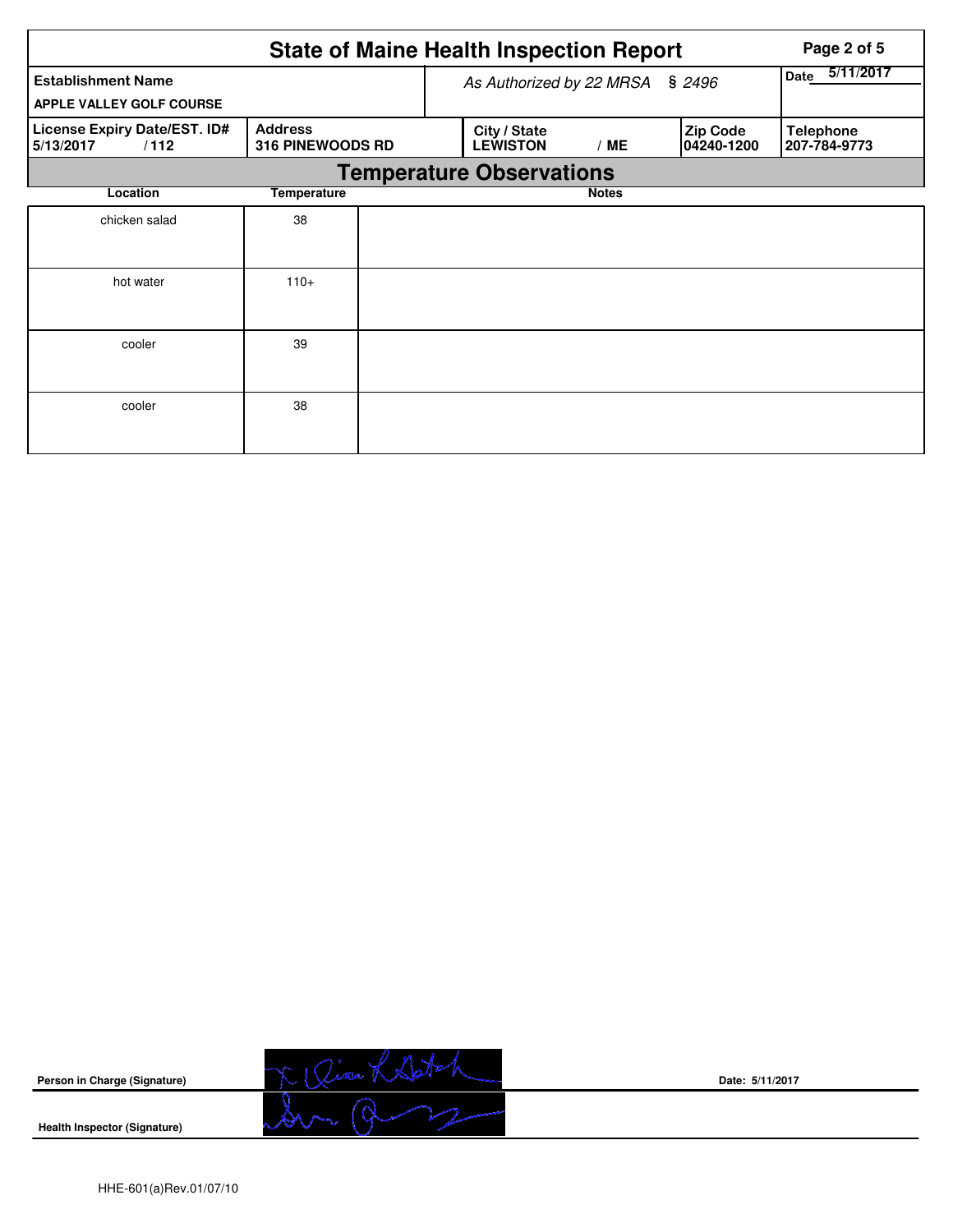|                                                                                                                                                    | Page 3 of 5                               |                                 |    |                               |  |  |  |  |  |  |
|----------------------------------------------------------------------------------------------------------------------------------------------------|-------------------------------------------|---------------------------------|----|-------------------------------|--|--|--|--|--|--|
| <b>Establishment Name</b>                                                                                                                          | 5/11/2017<br>Date                         |                                 |    |                               |  |  |  |  |  |  |
| <b>APPLE VALLEY GOLF COURSE</b>                                                                                                                    |                                           |                                 |    |                               |  |  |  |  |  |  |
| License Expiry Date/EST. ID#<br>5/13/2017<br>/112                                                                                                  | <b>Address</b><br><b>316 PINEWOODS RD</b> | City / State<br><b>LEWISTON</b> | ME | <b>Zip Code</b><br>04240-1200 |  |  |  |  |  |  |
| <b>Observations and Corrective Actions</b>                                                                                                         |                                           |                                 |    |                               |  |  |  |  |  |  |
| Violations cited in this report must be corrected within the time frames below, or as stated in sections<br>8-405.11 and 8-406.11 of the Food Code |                                           |                                 |    |                               |  |  |  |  |  |  |

39: 4-101.16: N: Unacceptable use of sponges.

INSPECTOR NOTES: sponges not allowed

48: 5-104.11: N: Unapproved water delivery system.

INSPECTOR NOTES: Contact State of Maine Drinking water program for 2017 water test kit and submit water sample to State within 10 days



**Date: 5/11/2017**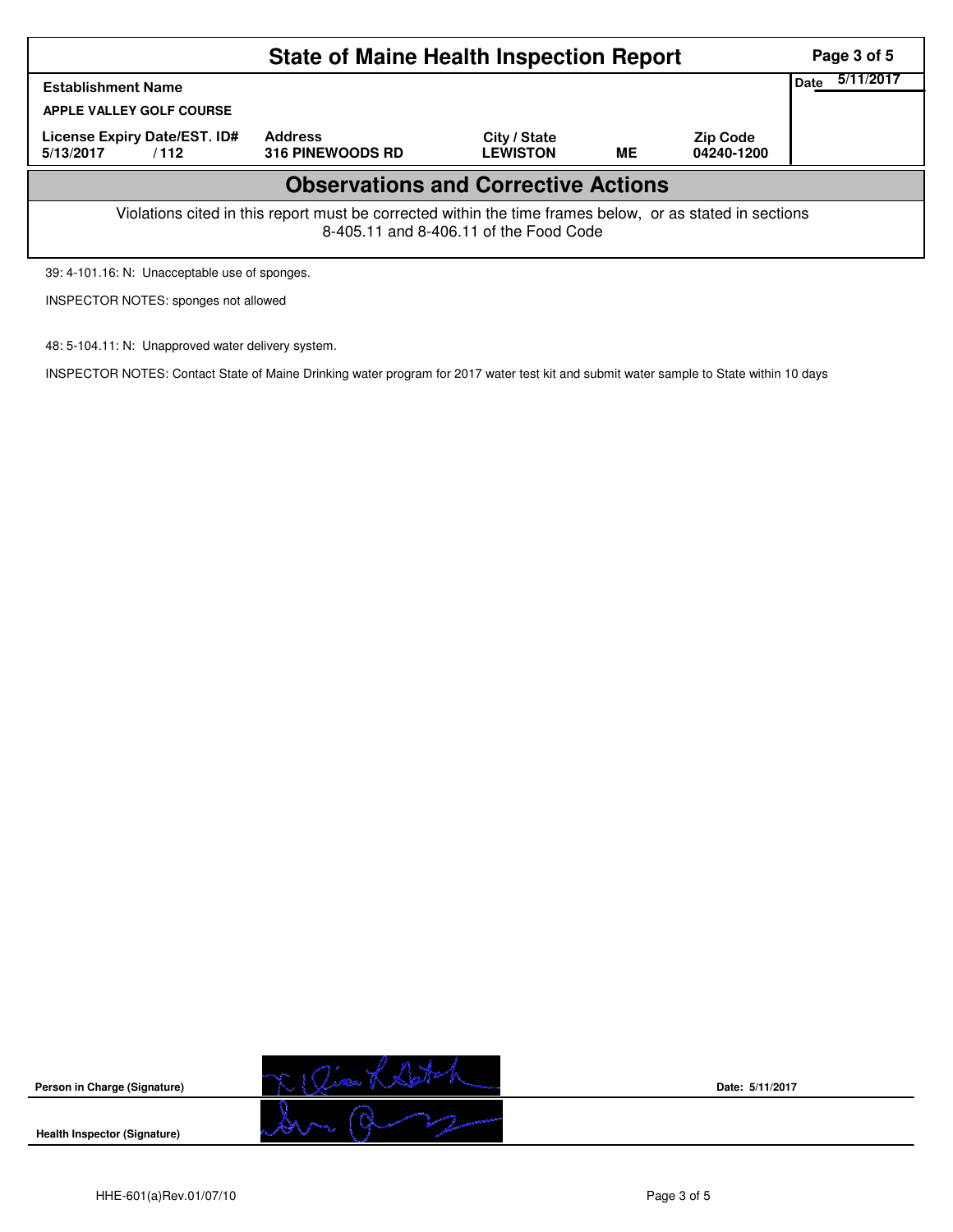| <b>State of Maine Health Inspection Report</b>    |                                           |                                 |    |                               |  |  |  |  |
|---------------------------------------------------|-------------------------------------------|---------------------------------|----|-------------------------------|--|--|--|--|
| <b>Establishment Name</b>                         | 5/11/2017<br><b>Date</b>                  |                                 |    |                               |  |  |  |  |
| APPLE VALLEY GOLF COURSE                          |                                           |                                 |    |                               |  |  |  |  |
| License Expiry Date/EST. ID#<br>5/13/2017<br>/112 | <b>Address</b><br><b>316 PINEWOODS RD</b> | City / State<br><b>LEWISTON</b> | MЕ | <b>Zip Code</b><br>04240-1200 |  |  |  |  |
| <b>Inspection Notes</b>                           |                                           |                                 |    |                               |  |  |  |  |

# RED FOLDER-EMPLOYEE HEALTH POLICY

Employee Health Policy left and explained the policy with the PIC.Please retain information as you will be asked next year during your inspection to provide the employee Health Policy information which was left with the PIC.

### Certified Food Protection Manager

Unless directed otherwise, all Eating Establishments are required to submit a copy of their Certified Food Protection Manager (CFPM) certificate. A CFPM must be hired within 90 days of a new eating establishment opening or when a CFPM leaves employment. For a list of CFPM courses and trainers go to http://www.maine.gov/healthinspection/training.htm

Please provide a copy of this certification(s) to your inspector [Susan Reny ] by emailing to [ sreny@lewistonmaine.gov ] or faxing to 207-795-5071. A copy may also be sent to Carol Gott, Health Inspection Program, 286 Water St. 3rd Floor, Augusta, ME 04333 or carol.gott@maine.gov.

Please include the name of your establishment and the establishment ID# with your certification(s).

2013 Maine Food Code Adoption

The Maine Food Code was adopted in October of 2013. Please refer to our website for a copy,

http://www.maine.gov/healthinspection. Following are a few of the major changes:

• No Bare Hand Contact with Ready-To-Eat Food. Handlers are required to use gloves, utensils, deli papers, etc., to avoid bare hand contact with ready-to-eat food;

- Establishments must have clean-up procedures for employees to follow following vomiting and diarrheal events;
- Responsibilities of the person in charge for ill employees (exclusions and restrictions); and,
- Date marking of Ready-to-eat potentially hazardous foods.

## Violation Correction Timeframe

Critical violations should be corrected on site, but in any event, within 10 days. The licensee must contact the inspector when the critical violation has been addressed at 207-( 513-3125 Ext 3224 ) or email ( sreny@lewistonmaine.gov ). Non-critical violations must be corrected within 30 days. Failure to satisfactorily correct these violations before the follow-up inspection may result in enforcement proceedings by the Department to include fines and penalties, which are outlined in Sections 7, 8 and 9 of the Rules Relating to the Administration and Enforcement of Establishments Licensed by the Health Inspection Program available at http://www.maine.gov/healthinspection. License renewals can be denied if violations are not corrected within the noted timeframes.

### C= Critical violation and NC= Non-critical violation

"Critical violation" means a provision of the Food Code that, if in non-compliance, is more likely than other violations to contribute to food contamination, illness or environmental health hazard.

### Additional Inspection Fee

License fees provide for two inspections per year. When additional inspections are required, the Department may charge an additional \$100 fee to cover the costs of each additional inspection or visit.

### Document Retention/Posting

Pursuant to the Maine Food Code, the establishment's current license must be displayed. In addition, a sign or placard must be posted in a conspicuous area notifying consumers that a copy of the most recent inspection report is available upon request. CFPM certificates must be posted in a conspicuous area and must be available to the Department upon request.

CFPM Diana Getchell # 13890468 Exp 7/19/2021

Upon major renovations have service sink installed

Bottle water is used in this facility. Per owner water test done last year; owner needs to contact State Drinking Water Program for